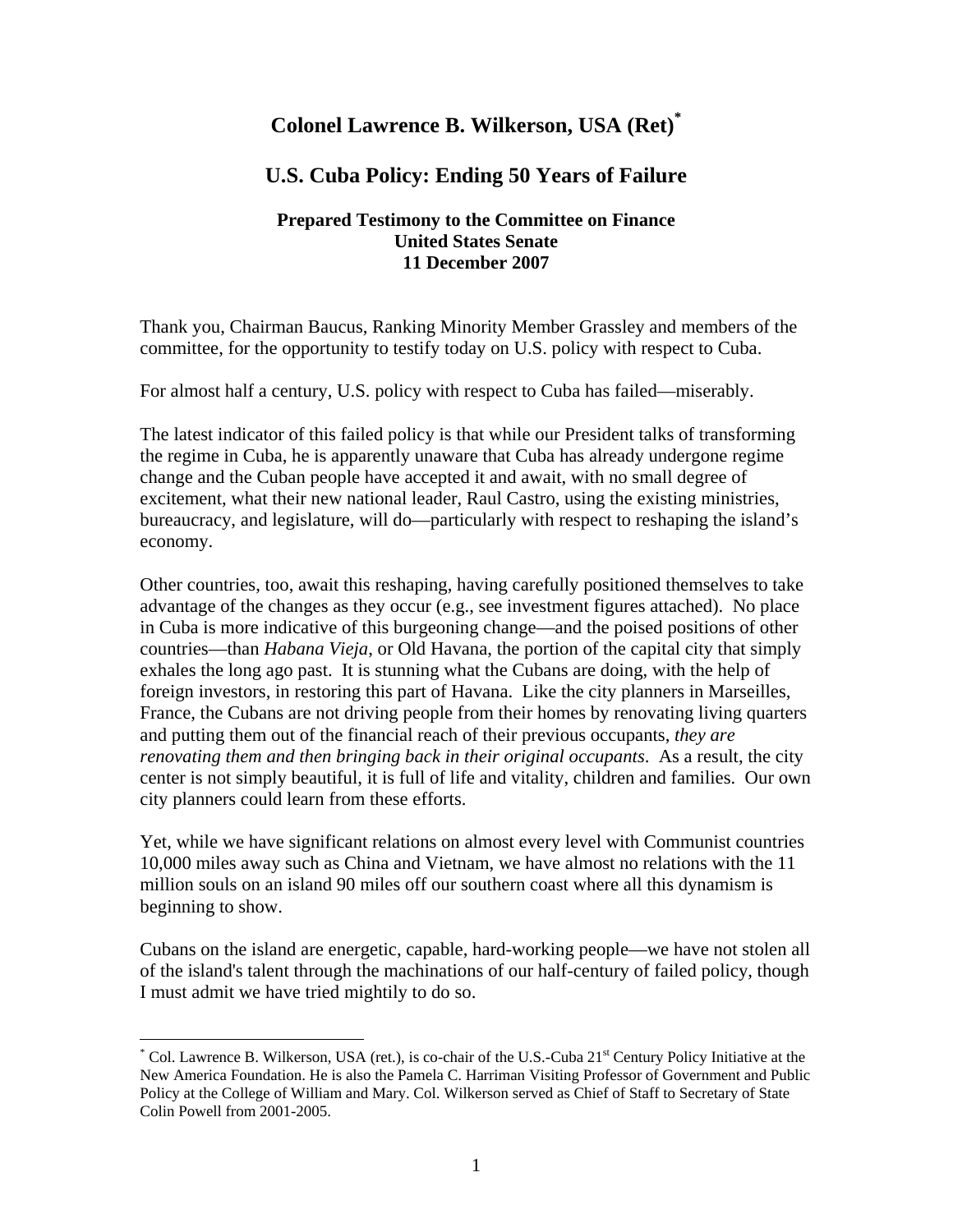Because of our failed Cuba policy, we miss valuable opportunities to share Cuba's rapidly growing store of knowledge and expertise in, for example, how to deliver high quality healthcare to deeply impoverished areas. Moreover, we are missing opportunities to explore mutual interests in vaccine development, to share in Cuba's extraordinary wealth of experience in combating hurricanes and the floods that often accompany them, to explore together Cuba's continental shelf for fossil fuels, and to sell our agricultural products in a more cost-effective and profitable way to an island population that needs these products and would benefit greatly from the shortened transits and thus reduced expenses.

When I was in Cuba in March of this year, I had dinner with Ricardo Alarcón, the President of Cuba's National Assembly—their legislature, as you know. He told me that Cuba would much prefer that a western oil company, such as Exxon Mobil or Royal Dutch Shell, help Cuba with its offshore oil exploration and recovery efforts. But, he said, it was not to be. So, Cuba is moving on, as *el coloso del norte*—the colossus of the north, the U.S.—becomes increasingly irrelevant to Cuba's future.

We also, because of our failed policy, miss a range of broader opportunities to cooperate in the development in Cuba of a robust infrastructure for a growing tourist trade as well as to assist the Cubans more generally as they reshape their economy—an opportunity almost no other country with the resources and the interest, including Israel, is missing. In fact, it strikes me as particularly ironic that the country that consistently casts its vote with our very lonely vote in the United Nations when the U.S. embargo comes up, is doing business in Cuba nonetheless. Tel Aviv's leaders are smart, unlike their counterparts in Washington.

*The Economist* recently reported that after two years of negotiations, plans are moving forward for Dubai Ports World, a partly state-owned company in the United Arab Emirates, to invest \$250 million (US) in converting the now-decaying port in Mariel, which is west of Havana, into a modern container facility. Mariel appeals to international port operators because of its proximity to the United States. As we all know, American ports are close to capacity and environmental restrictions make any big expansion of existing terminals extremely difficult if not downright impossible. If you are thinking ahead—as many other countries in the world are doing—Mariel, which is expected to be functional by 2012, would be an *entrepot par excellence*.

And there is still much more to what we as a country are missing with regard to Cuba because there is the prospect of an exciting opportunity lying across the Straits of Florida. There is an opening to a brand new approach to all of Latin America—a region of the world that the U.S. needs to address in a far more successful way than it has in the last few decades.

One of our own cities has become in almost every significant respect the capital of that region. One need only examine the aviation routes that begin, end and crisscross in Miami to understand how important this new development is; or, consider the fact that our own public schools and armed forces will transform in the next 20-30 years , as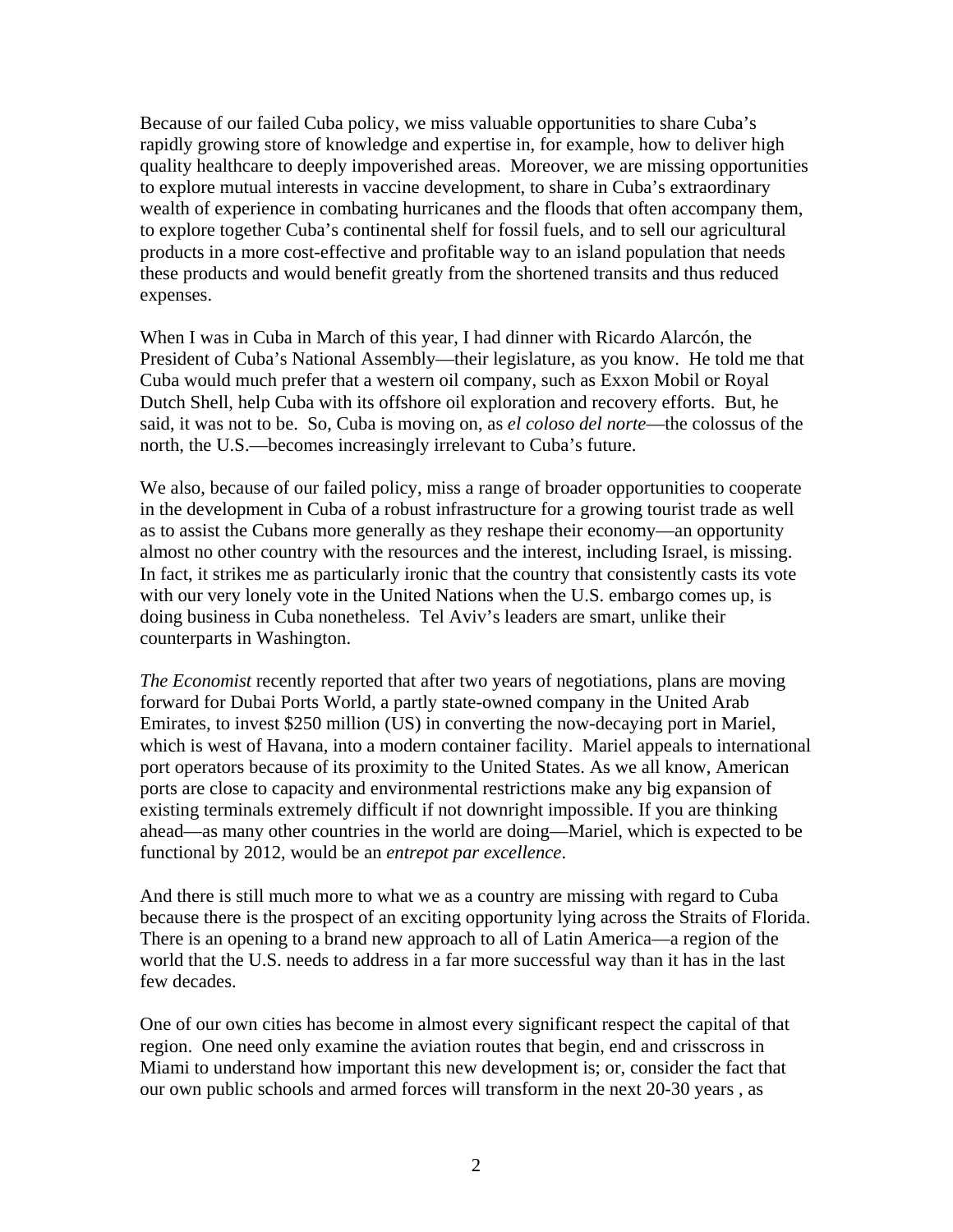projections show that public school populations will be over 50% non-Caucasian in that time and that the enlisted ranks of the military, now dominated by the African-American minority, will soon be dominated by a Hispanic minority.

Mr. Chairman, we ignore our backyard to our increasing disadvantage. It is time we stopped doing so. From unprecedented levels of immigration, to the constant flow of illicit drugs, to throwbacks to the *caudillo* past such as Hugo Chavez, to governments even today still based on the power of five percent of their people instead of ninety-five percent of their people, Latin America projects perils ahead as surely as it projects promise. It's the promise we need to enhance and expand and, in so doing, avoid the peril. And we need to do it with more than the largely lip service of the past, we need to do it with real actions in the real world.

In 1924, a very wise American made an astute observation about his own country. Irving Babbitt—who, incidentally, was a true conservative in the Edmund Burke mold and not one of these so-called neo-conservatives who are actually Trotskyites in English-speaking camouflage—said: "If the American thus regards himself as an idealist at the same time that the foreigner looks on him as a dollar-chaser, the explanation may be due partly to the fact that the American judges himself by the way he feels, whereas the foreigner judges him by what he does."

We need—in some instances, desperately—to change that perception because, right or wrong, it is swiftly becoming a reality in the minds of billions.

There is an opening to do that with respect to Latin America and to do it quickly and effectively.

A *rapprochement* with Cuba would create the same opening in Latin America that a final settlement of the Israeli-Palestinian situation would create in the Middle East. I am not sufficiently naïve to believe that either development would meet all regional challenges or solve all problems, but both would be a dramatic and effective start. Both would give America a decisive leg-up on regaining some of the prestige and power we have squandered in the past seven years.

Mr. Chairman, I am not an expert on agricultural goods, finances, petroleum exploration and recovery, urban development, or healthcare. I am a soldier of three decades-plus and a sometimes diplomat who, in four years with Colin Powell at the U.S. State Department, saw vividly how my country has imbalanced dangerously the elements of its national power.

I am also a strategist, educated as such in one of the finest institutions America has for such education, the U.S. Naval War College at Newport, Rhode Island.

Strategists look at the long-term. We try as best as possible to see where the world is going and why, and then design ways to use all the elements of America's power in order to further and protect our interests as we move forward.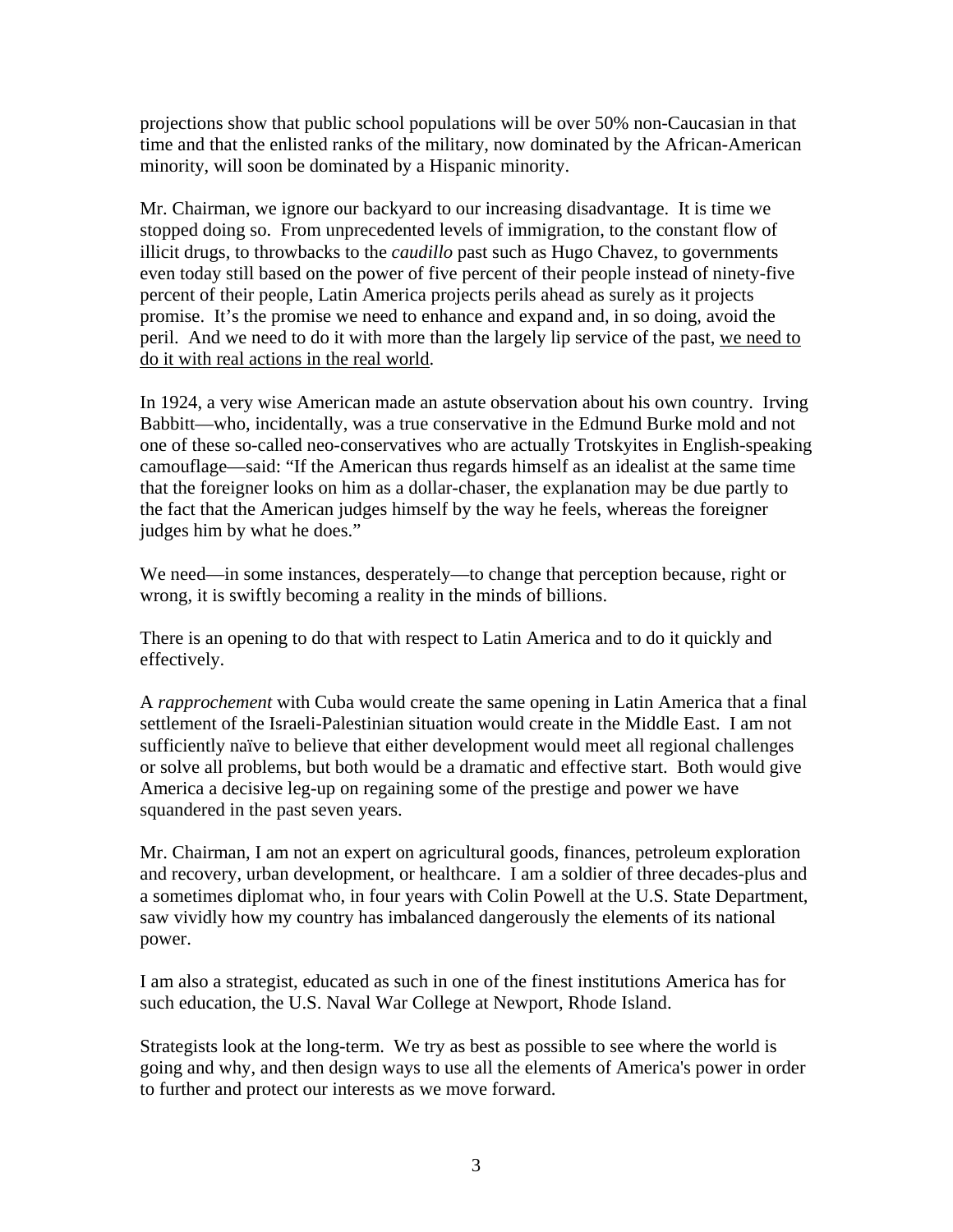As Secretary of Defense Robert Gates recently stated in the Landon Lecture at Kansas State University, "One of the most important lessons of the wars in Iraq and Afghanistan is that military success is not sufficient to win."

I am not certain where Mr. Gates gained his knowledge with regard to this lesson, but I can tell you that I gained my certain knowledge of this incontrovertible truth about military power in Newport in 1981.

In fact, I learned there a much deeper truth that is just as incontrovertible: military power is the least likely instrument of national power to be successful if you decide to use it.

A corollary truth with great relevance to Cuba is that sanctions, embargoes, closing embassies and withdrawing ambassadors, the silent treatment, branding other countries as evil and advocating and supporting regime change—all of these methods, even if actually backed by strong military power and the threat to use it, rarely work and, even when they appear to do so, the results they produce are usually negative and even when they are positive, are almost never long-lasting.

Let's examine just two of the extremely negative impacts of our almost half-century of failure vis-à-vis Cuba:

First, for almost half a century U.S policy has sought to end the revolution of Fidel Castro, Cuba's dictator. What that policy has accomplished instead is to keep Fidel Castro's revolution alive and well. Vicki Huddleston, a visiting scholar at the Brookings Institution and a former chief of the United States Interests Section in Cuba, gave new clarity to this reality in a recent op-ed in *The Washington Post*. Here's the gist of what she said:

*President Bush yesterday [24 October 2007] made a case for bringing democracy to Cuba. Yet by telling the Cuban people not to expect help from the U.S. until they have made Cuba free, and by refusing to make any substantive change to U.S. policy, he is actually forestalling democratization…* 

*We…won't see meaningful movement toward democracy without changes to the U.S.'s rigid travel restrictions. These prevent the person-to-person contact and exchange of ideas that could build support for democracy and competition within Cuba.* 

*At the same time, the U.S. provides a safety valve that allows the most disillusioned Cubans and their families to escape rather than press for change at home. Bush was joined by many Cuban-born, could-have-been-reformers at the State Department yesterday, including Commerce Secretary Carlos Gutierrez and former Sen. Mel Martinez, Rep. Ileana Ros-Lehtinen and Rep. Lincoln Diaz-Balart of Florida…* 

*Fidel Castro has outmaneuvered two Bush administrations and a total of nine American presidents. By continuing hard-line policies, President Bush is making it more likely that the Castro family will be in power on the 50th anniversary of the Cuban Revolution on Jan. 1, 2009.*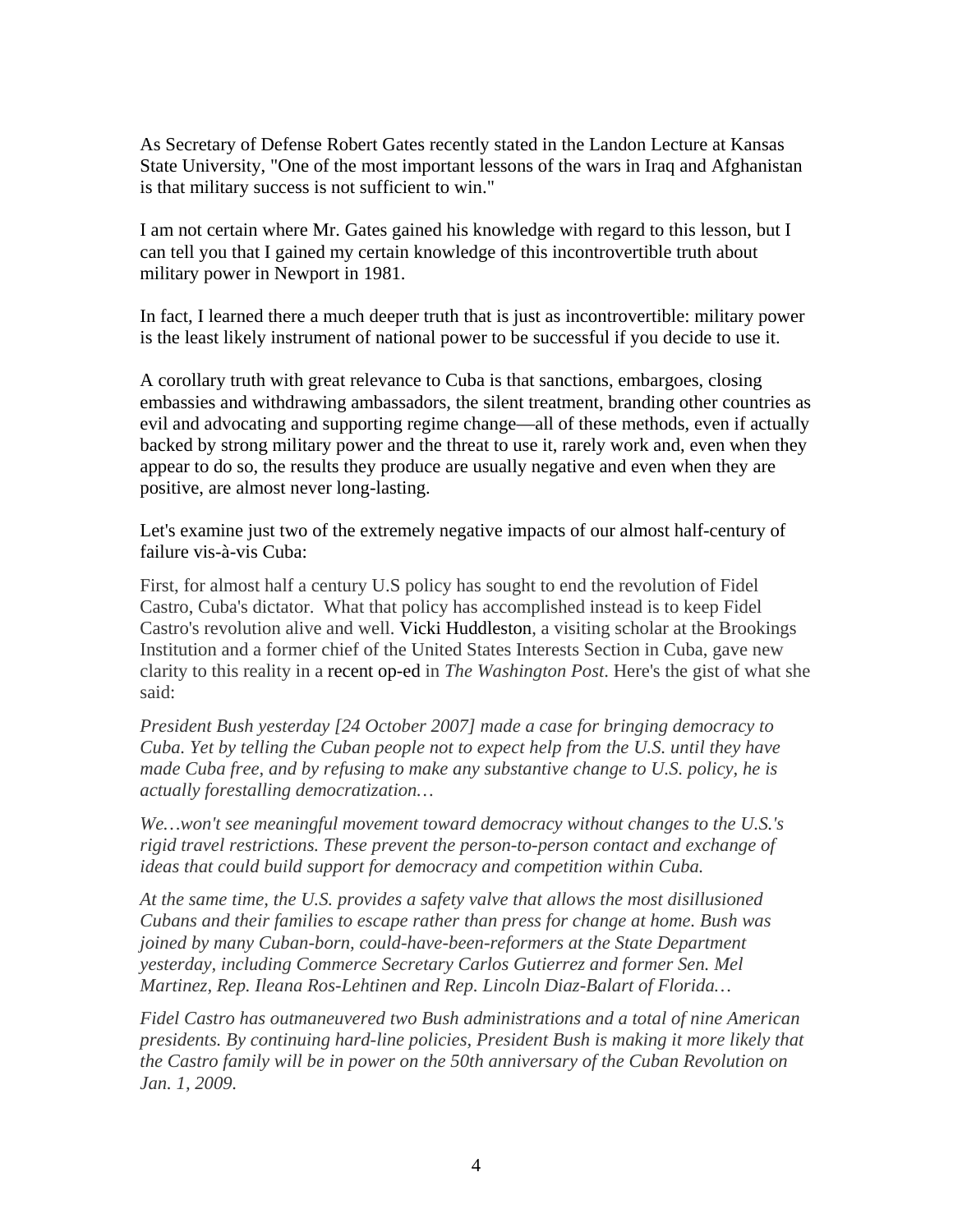*The president said our goal in Cuba is democracy. But it should be both democracy and stability. No one -- most of all the Cuban people -- wants bloodshed or a humanitarian disaster. To encourage democratization and a peaceful transition, the U.S. must start a dialogue with both the people of Cuba and their government.* 

In his speech, Bush said the Cuban government "isolates its people from the hope that *freedom brings, and traps them in a system that has failed them." By maintaining the status quo, the U.S. government is just reinforcing that isolation.*

My hat is off to Ms. Huddleston for speaking the truth—and the truth is that our failed Cuba policy is just as responsible for keeping Castro in power as Castro himself, perhaps more so. Even Cuban dissidents realize this: "Instead of encouraging the changes that at this moment are debated within the [Cuban] government, changes that are possible though not certain, [Washington] reinforces the sectors that don't want any reform…It seems there is a Holy Alliance between those who—in Cuba and the U.S.—don't want anything to change." These words are from Oscar Espinosa Chepe, Cuban economist and former prisoner.

The U.S. has reconciled with the Communist governments in China and Vietnam. We support dictators throughout Central Asia under the strategic mantra of "contact and influence is better than isolation". We talked to the Communist Soviet Union for the duration of the Cold War. But we cannot bring ourselves to deal with Havana and have maintained that failed policy for almost half a century. It is simply absurd to continue to do so.

Second, let's examine what I believe to be the most dramatic change in Cuban policy that has taken place since the Soviet Union disappeared from Cuba's calculus—a change which we have utterly ignored.

The export of revolution at the behest of the Soviets has been transformed into the export of healthcare at the behest of the Cuban people. When I visited Cuba this past March, this was one of the areas of Cuban activity on which I focused—the delivery of first-class healthcare to impoverished people in Cuba, in Venezuela and elsewhere in South and Central America, and increasingly in sub-Saharan Africa. I visited Cuba's medical "contingency brigade", for example, and talked with doctors and other healthcare personnel about the brigade's recent, highly successful tenure in Pakistan following the devastating earthquake there in late 2005.

The passion in the doctors' eyes as they related their experiences in delivering basic healthcare in isolated, extremely cold and snow-covered regions of Pakistan was truly heartwarming. Some of the human interest stories the doctors related brought laughter to us all and served to demonstrate conclusively how deeply these medical personnel had been touched by their almost year-long experience in Pakistan. They were proud to announce that as a result of the good relations thus created, Cuba was asked to open its first-ever embassy in Islamabad. Such effective public diplomacy has become a hallmark of Cuba's medical outreach. I might add that such effective public diplomacy puts to shame our own public diplomacy, particularly in Latin America.

I also visited the Finlay Institute's Center for Research, Development and Production of Human Vaccines—incidentally, one of the places that former Undersecretary of State for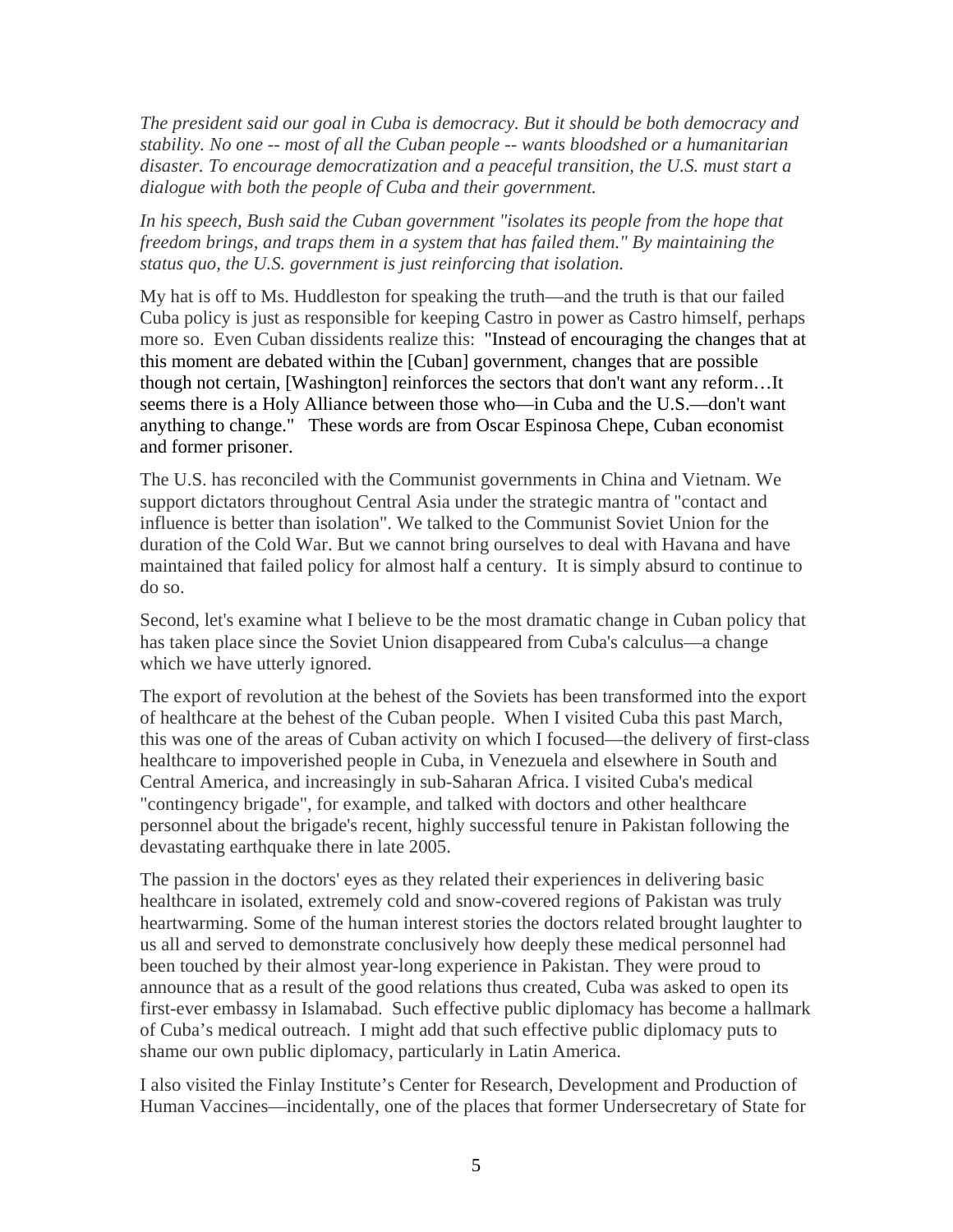International Security Affairs, John Bolton, alleged in 2002 was manufacturing biological weapons. I didn't find any such activity (and we did discover that at best the Institute has a rudimentary Bio-Level III capability and no Bio-Level IV capability—the latter needed if a country is to engage in sophisticated biological agent research and development). It's safe to say that I considered the assessment by the former commander of the U.S. Southern Command, General Charles Wilhelm, as more definitive: "During my three year tenure, from September 1997 until September 2000 at Southern Command, I didn't receive a single report or a single piece of evidence that would have led me to the conclusion that Cuba was in fact developing, producing or weaponizing biological or chemical agents." I knew General Wilhelm when I was Deputy Director of the Marine Corps War College and I know I can trust his views. I knew John Bolton when he was Undersecretary of State. I know I cannot trust his views.

In March of this year, what I did find at the Finlay Institute, for example, was information about its having developed a serogroup B meningococcal vaccine (VA-MENGOC-BC), one that had virtually eliminated that deadly disease among the children of Cuba. Moreover, I discovered that there was a significant incidence of the disease among children in the western U.S., but that due to the embargo on Cuba our doctors and health officials had been unable to avail themselves of this new and very effective (better than an 80% success rate) vaccine.

One of the most dramatic moments for me occurred when I visited one of Cuba's hospitals in Havana and plowed through a waiting room of people from all over the world—poor people who had come to this Cuban hospital largely to have eye surgery of some sort, many to have cataracts removed so their blindness or near-blindness would be eliminated. Speaking to some of them was, again, heartwarming. They all said that they were there because of Cuba's outreach. Again, this is powerful public diplomacy.

We could learn much from how the Cubans deliver healthcare particularly applicable to our rural areas and our inner cities where impoverished people predominate. And in the process, the contact would benefit Cubans. They would be able to study what is strong and robust about the U.S. healthcare system—the high technology components, for example—and at the same time learn that freedom and democracy are pretty good items too.

Mr. Chairman, because I don't consider U.S. leaders as consistently incompetent, I have to ask why some of the policies they produce fail so badly. After all, the embargo on Cuba and its concomitant policies have persisted for almost half a century and through many presidents and Congresses.

And, Mr. Chairman, the policy is recognized publicly as utterly bankrupt. On November 28, for example, the *Providence Journal* made this poignant editorial comment: "The absurdity of U.S. policy toward Cuba becomes ever clearer. Consider that our government does not prohibit U.S. tourists from enjoying the new resorts in North Korea, run by what might be the world's most brutal regime but does ban them from visiting Cuba, a dictatorship much milder than Pyongyang's. The latter, desperate for dollars, lures Westerners with luxury mountain and beach hotels sealed off from its suffering masses. Cameras and other recording devices, by the way, are banned."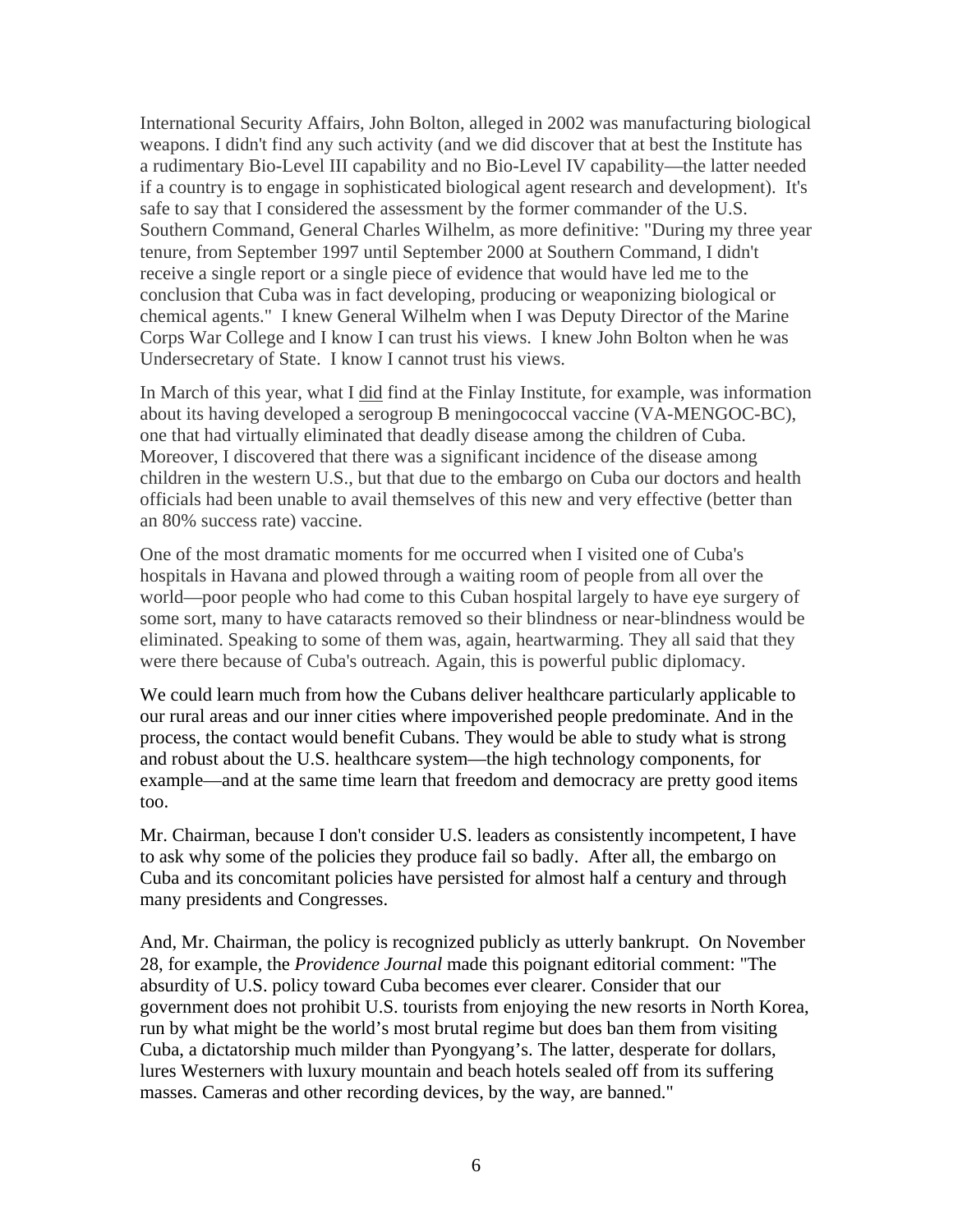When a foreign policy phenomenon such as this occurs—a failing policy yet a continued application of that policy—we must search in different places to find the reasons.

In the case of U.S. Cuba policy the search ends in Dade County, Florida and similar environs. There, monied interests among certain Cuban-Americans and their supporters have hamstrung any efforts to change the failed policy. Republican or Democrat, presidents and their congresses are too cowed by the prospect of losing the Florida vote to take any ameliorative action. And so this feckless, stupid and failed policy persists. More recently, in terms of national security policy, our necessary focus on the Middle East and south Asia has made us blind to opportunities elsewhere and has cut off any chance of our seeing clearly the excellent opportunity that lies across the Florida Straits.

Mr. Chairman, I believe it is high time we recognized that opportunity and waded right into it.

Thank you for allowing me to testify. I stand ready to answer any questions you may have if I am able to do so.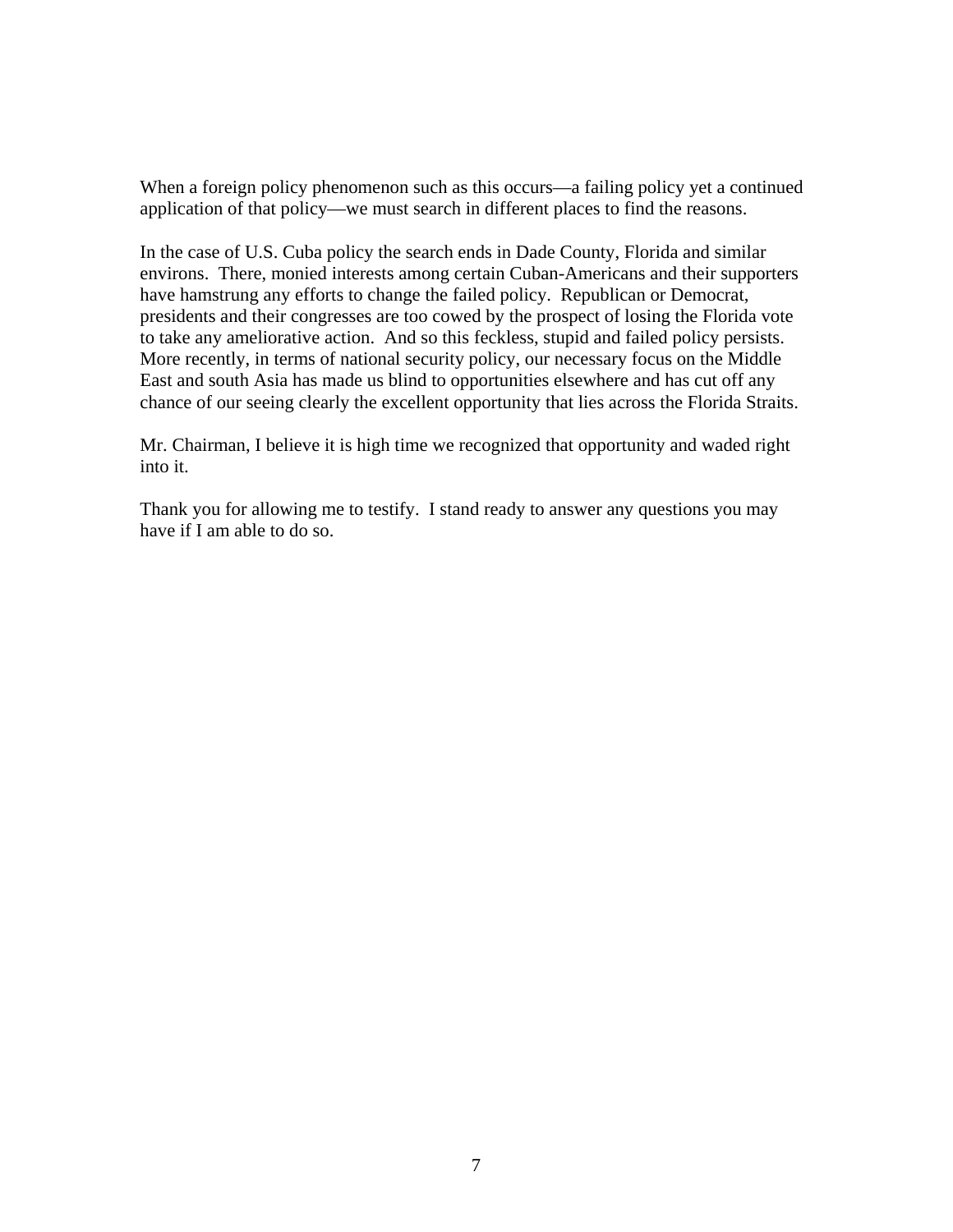#### ATTACHMENT:

Today, quietly and behind the scenes, more hard currency flows in and out Cuba via European financial capitals than through Beijing or Caracas. While Venezuela's and China's multi-billion dollar credit lines for Cuba have done much to offset the loss of Soviet-era subsidies, such politically-driven deals are largely in the form of in-kind aid (oil and refined fuels from Venezuela and "soft" trade credits from China for the purchase of Chinese-made goods) rather than in convertible currency. Moreover, the rather exquisite "barter" deal for Heavy Fuel Oil (HFO) from Venezuela includes very precise calculations of extensive medical care expenses, so that in exchange for the HFO, Cuba gives to Venezuela medical capabilities of equivalent costs.

With more than US\$1.6 billion in hard credit lines (see Table I below) from European lenders, Cuban authorities have been able to conduct strategic international transactions ranging from imports of agricultural products from the U.S., to financing the expansion of the island's nickel industry, this latter a major source of foreign revenue for the regime.

European capital also sustains foreign direct investment. Of 185 foreign-financed joint ventures with the Cuban government (see Table II below), two-thirds originate in Europe. The strong correlation between foreign financing and foreign investment is best exemplified by Spain's leading role in the Cuban economy. Spanish lenders account for nearly 40 percent of all joint ventures currently operating on the island and are also the largest source of private capital -- upwards of US\$581 million -- for Cuba.

Table I. Foreign Private Financing to Cuba, 2007

(Lending Countries/Amount (in U.S. dollars))

Spain 581 million France 440 million Germany 216 million Netherlands 182 million Italy 79 million Japan 79 million United Kingdom 22 million Sweden 14 million Switzerland 9 million Belgium 6 million Portugal 4 million

Total European Financing 1.632 billion Financing of Undisclosed Origin 728 million